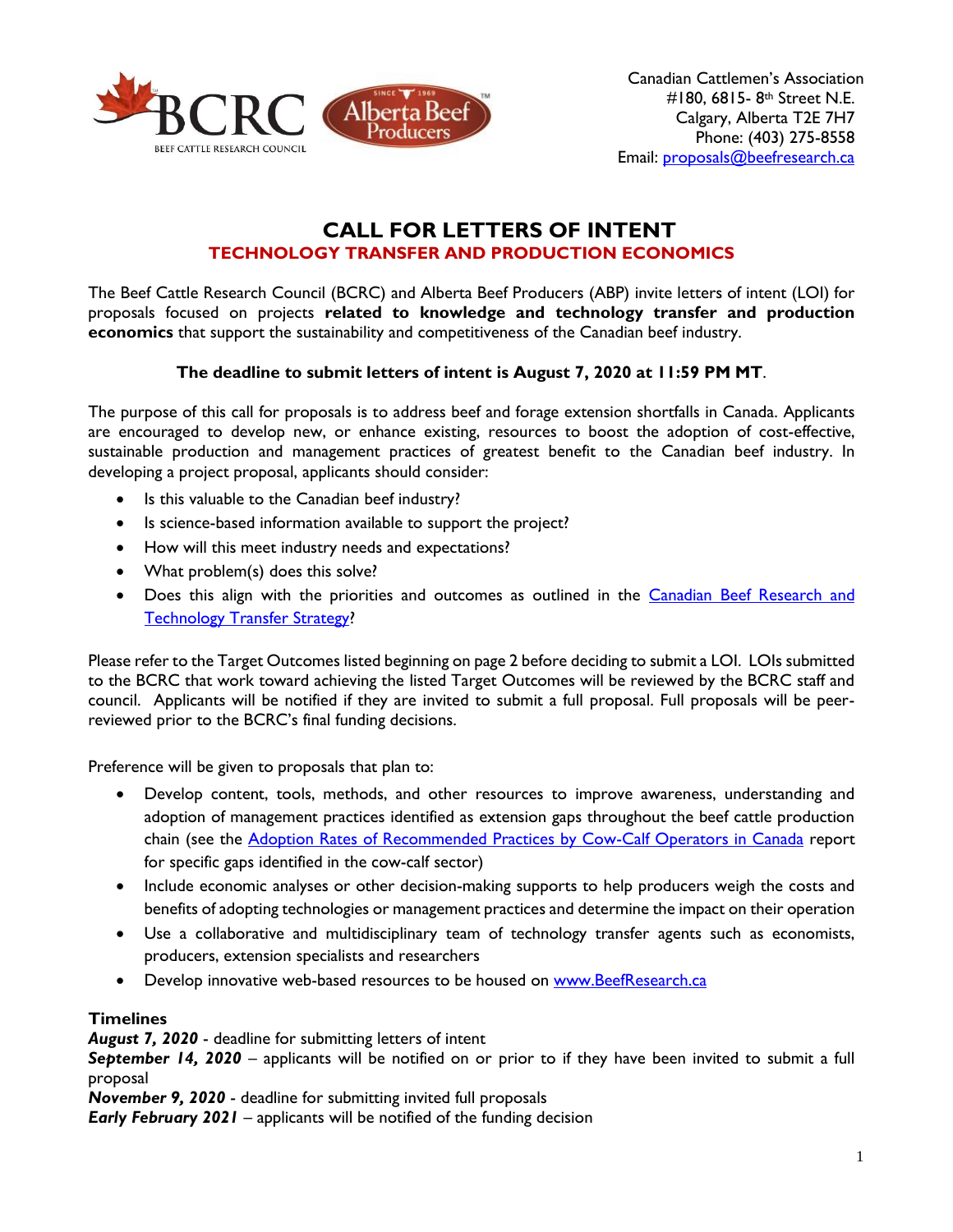#### **Application Forms and Information**

LOIs must be prepared using the file entitled 'BCRC Letter of Intent Form - Technology Transfer' provided by the BCRC and submitted electronically to [proposals@beefresearch.ca.](mailto:proposals@beefresearch.ca) *The form, as well as instructions and guidelines for submission, can be downloaded from [www.beefresearch.ca.](http://www.beefresearch.ca/)*

Applied research activities and policy-related work are NOT eligible under this Call for Proposals. In these cases, refer to the 'Call for Letters of Intent - Research'.

Regional field days/workshops or other demonstration events are NOT eligible as stand-alone activities. However, these activities may be considered if they are a necessary component of a larger comprehensive extension proposal focused on development and delivery of resources that are applicable over the long-term, curriculum development for recurring events, or as innovative pilot events.

#### **Limitations**

Projects may be up to three years in duration, with a maximum BCRC contribution of \$50,000 per project, regardless of project duration.

The BCRC will provide a maximum of 50% of the project budget, but those projects where applicants demonstrate BCRC funds would be leveraged on a 1:2 or a 1:3 basis will be viewed more favorably.

A webinar will be hosted by the BCRC prior to the LOI submission deadline to provide further explanation, examples of projects, and opportunity for a Q&A session around the Target Outcomes for this call. [Subscribe to the BCRC Blog](http://www.beefresearch.ca/blog/subscribe/) to receive event details and a webinar link.

# **TARGET OUTCOMES**

## **TECHNOLOGY TRANSFER AND PRODUCTION ECONOMICS**

*Proposed project outputs and deliverables related to the target outcomes below must be clearly identified and defined. This may include development of content, tools, methods, or other resources.*

- Identify management practices that will economically optimize heifer and cow reproductive rates and develop resources to assist producers' evaluation of which of those practices to implement on their operation
- Enhance understanding of and compliance with the requirements and recommendations in *The Code of Practice for the Care and Handling of Beef Cattle*, which may include:
	- o avoiding and minimizing acute and chronic pain
	- o minimizing stress during weaning
	- o optimizing transportation decisions to prevent injury and stress
	- o assisting in lameness diagnosis and treatment
	- $\circ$  using accurate assessments such as a decision tree to inform timely euthanasia decisions
	- o confirming death immediately after euthanasia
	- o other topics addressed in *The Code of Practice*
- Improve understanding of the economics and practicality of alternative products and management practices that reduce the need for medically important antibiotics
- Assist producers' evaluation of which optimal herd health management practices to implement on their operation, which may include a focus on:
	- o improved vaccination rates
	- o reduced calf death loss
	- o breeding soundness examinations